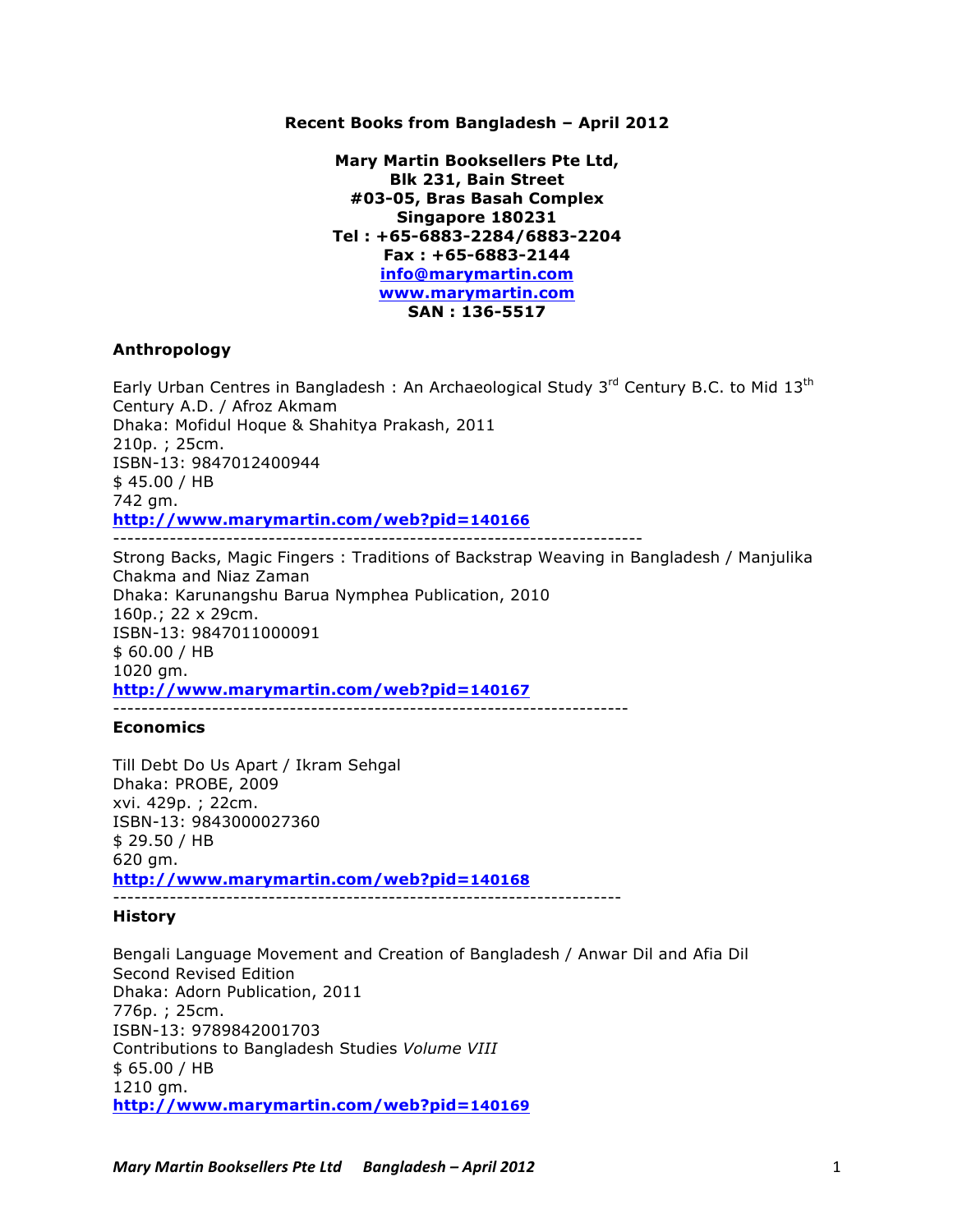---------------------------------------------------------------------------

Bangladesh Six Decades 1047 – 2007 / Anisuzzaman, Muhammad Zamir & Syed Manzoorul Islam (Editors) Revised Edition Dhaka: Karunangshu Barua Nymphea Publication, 2010 184p. ; 24 x 28cm. ISBN-13: 9789848985007 \$ 90.00 / HB 1130 gm. **http://www.marymartin.com/web?pid=140170** --------------------------------------------------------------------------

Dhaka Club Centennial 1911 – 2011 : Centenary Volume Dhaka: Dhaka Club Ltd., 2011 214p. ; 25cm. \$ 50.00 / HB 760 gm. **http://www.marymartin.com/web?pid=140172**

--------------------------------------------------------------------------

## **Law**

Gender and Tradition in Marriage & Divorce : An Analysis of Personal Laws of Muslim and Hindu Women in Bangladesh / Rabia Bhuiyan Bangladesh: UNESCO, 2010 xviii. 302p. ; 25cm. ISBN-13: 9847011000084 \$ 35.00 / HB 740 gm. **http://www.marymartin.com/web?pid=140173** ---------------------------------------------------------------------------

# **Official Publications**

Sixth Five Year Plan of Bangladesh 2011 – 2015 6 Volumes / Mustafa K. Mujeri & Shamsul Alam (Editors) Dhaka: Bangladesh Institute of Development Studies & General Economics Division, Planning Commission, 2011 6v. ; 25cm. ISBN-13: 9789843330891 **Background Papers:**

Volume 1: Macroeconomic Issues Volume 2: Economic Sectors Volume 3: Social Sectors Volume 4: Cross Sectorial Issues **Technical Framework Papers:** Volume 1: Input Output Structure of the Bangladesh Economy 2006-07 Volume 2: Model Structures, Simulation Results and Related Studies \$ 150.00 (Set) 4230 gm. **http://www.marymartin.com/web?pid=140174** -------------------------------------------------------------------------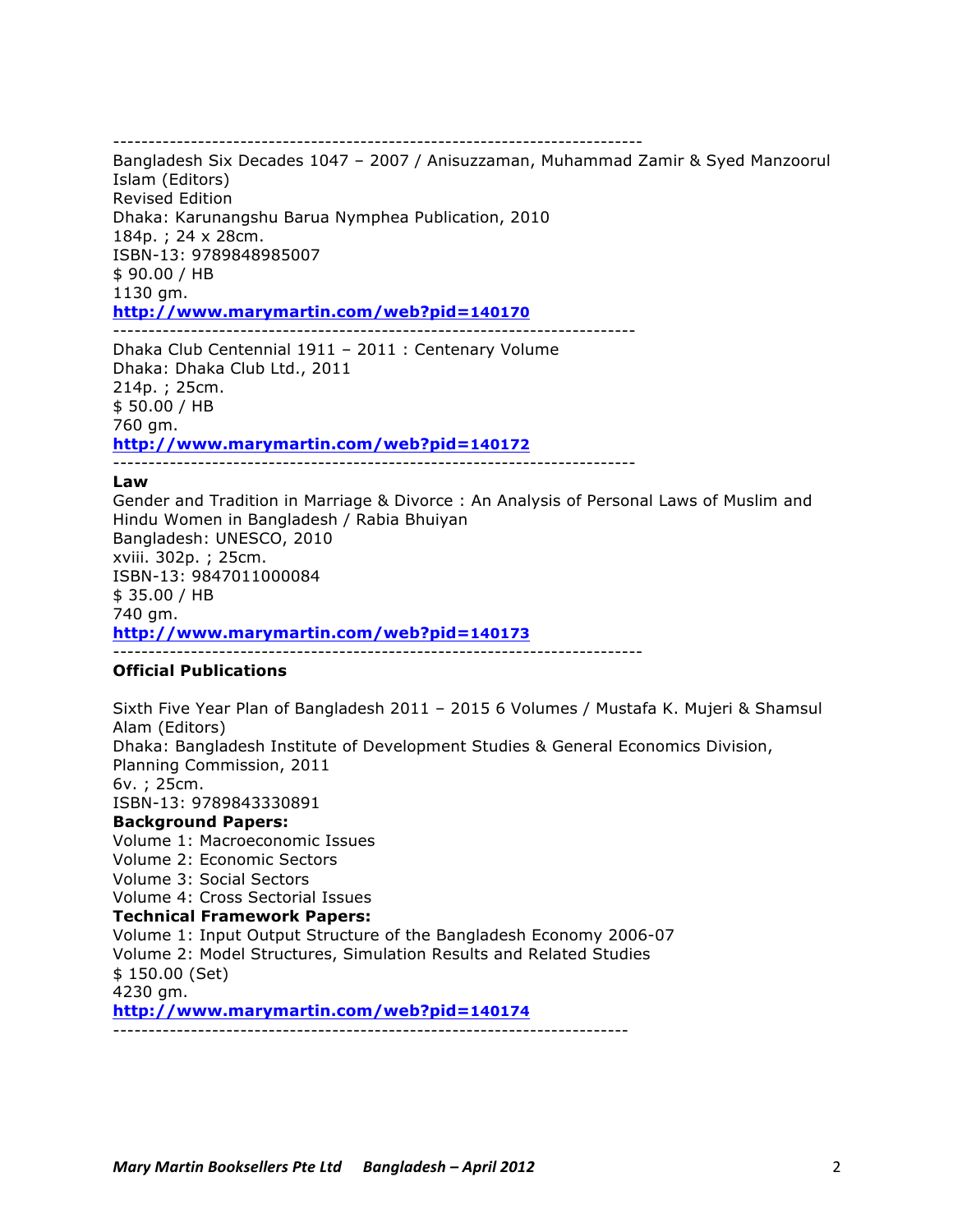Baseline Household Survey 2008 : Dhaka City Corporation Dhaka: Project Performance Monitoring & Evaluation (PPM&E), 2008 103p. ; 28cm.

Second Urban Primary Health Care Project (UPHCP II) \$ 20.00 / PB

**http://www.marymartin.com/web?pid=140175**

--------------------------------------------------------------------------

Baseline Household Survey 2008 : District Municipalities Dhaka: Project Performance Monitoring & Evaluation (PPM&E), 2008 105p. ; 28cm. Second Urban Primary Health Care Project (UPHCP II) \$ 20.00 / PB

**http://www.marymartin.com/web?pid=140176**

--------------------------------------------------------------------------

Baseline Household Survey 2008 : Other City Corporations Dhaka: Project Performance Monitoring & Evaluation (PPM&E), 2008 118p. ; 28cm. Second Urban Primary Health Care Project (UPHCP II) \$ 20.00 / PB

**http://www.marymartin.com/web?pid=140177**

--------------------------------------------------------------------------

Baseline Facility Survey Reports : Report on Client Exit Interview Dhaka: Project Performance Monitoring & Evaluation (PPM&E), 2008 1v. ; 28cm. Second Urban Primary Health Care Project (UPHCP II) \$ 25.00 / PB **http://www.marymartin.com/web?pid=140178**

--------------------------------------------------------------------------

Bangladesh Bank : Annual Report (July 2010 – June 2011) Dhaka: Bangladesh Bank, 2012 xxiii. 260p. ; 27cm. \$ 25.00 / PB **http://www.marymartin.com/web?pid=140105** ---------------------------------------------------------------------------

## **Politics/Administration Studies**

Registration and Information Systems : Toward an Empirical Development in Bangladesh / Mohammed Abdur Razzak Dhaka: A H Development Publishing House, 2011 xxx. 703p. ; 22cm. ISBN-13: 9789849004202 \$ 45.00 / HB 926 gm. **http://www.marymartin.com/web?pid=140179** -------------------------------------------------------------------------